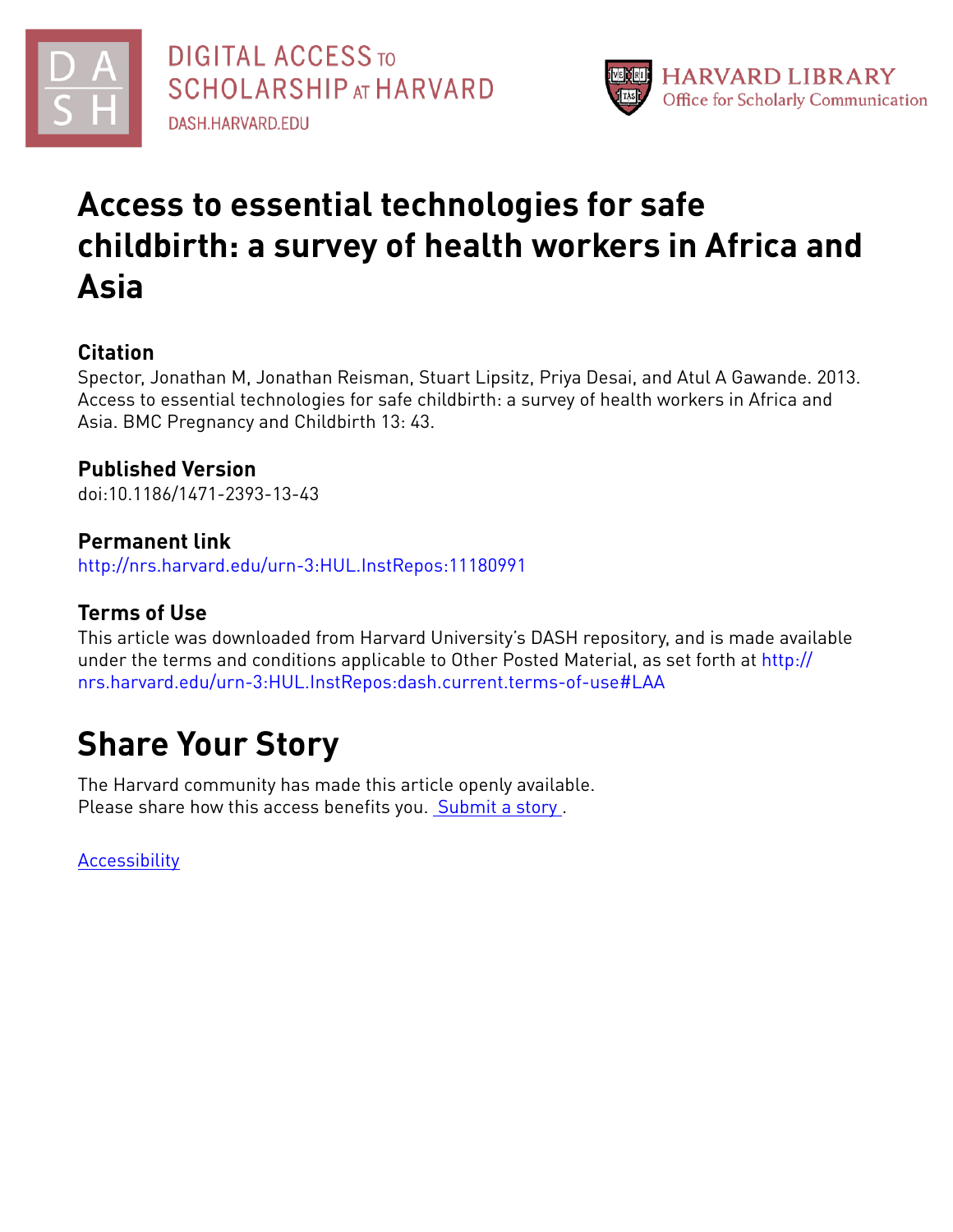# **RESEARCH ARTICLE Example 2014 The SEAR CH ACCESS**



# Access to essential technologies for safe childbirth: a survey of health workers in Africa and Asia

Jonathan M Spector<sup>1</sup>, Jonathan Reisman<sup>2\*</sup>, Stuart Lipsitz<sup>3</sup>, Priya Desai<sup>1</sup> and Atul A Gawande<sup>1</sup>

## Abstract

Background: The reliable availability of health technologies, defined as equipment, medicines, and consumable supplies, is essential to ensure successful childbirth practices proven to prevent avoidable maternal and newborn mortality. The majority of global maternal and newborn deaths take place in Africa and Asia, yet few data exist that describe the availability of childbirth-related health technologies in these regions. We conducted a cross-sectional survey of health workers in Africa and Asia in order to profile the availability of health technologies considered to be essential to providing safe childbirth care.

Methods: Health workers in Africa and Asia were surveyed using a web-based questionnaire. A list of essential childbirth-related health technologies was drawn from World Health Organization guidelines for preventing and managing complications associated with the major causes of maternal and newborn mortality globally. Demographic data describing each birth center were obtained and health workers reported on the availability of essential childbirth-related health technologies at their centers. Comparison analyses were conducted using Rao-Scott chi-square test statistics.

Results: Health workers from 124 birth centers in 26 African and 15 Asian countries participated. All facilities exhibited gaps in the availability of essential childbirth-related health technologies. Availability was significantly reduced in birth centers that had lower birth volumes and those from lower income countries. On average across all centers, health workers reported the availability of 18 of 23 essential childbirth-related health technologies (79%; 95% CI, 74%, 84%). Low-volume facilities suffered severe shortages; on average, these centers reported reliable availability of 13 of 23 technologies (55%; 95% CI, 39%, 71%).

Conclusions: Substantial gaps exist in the availability of essential childbirth-related health technologies across health sector levels in Africa and Asia. Strategies that facilitate reliable access to vital health technologies in these regions are an urgent priority.

Keywords: Neonatal mortality, Maternal mortality, Childbirth, Developing world, Health technology

## Background

Of the approximately 130 million births that take place each year, an estimated 3.3 million newborns die in the neonatal period [[1](#page-7-0)], 1.2 million intrapartum-stillbirths occur [\[2](#page-7-0)], and nearly 350,000 mothers die from problems related to childbirth [\[3](#page-7-0)]. Most of these deaths occur in Africa and Asia and are entirely preventable [\[4-6\]](#page-7-0). The major causes of maternal

and newborn mortality are well described. For women, these include postpartum hemorrhage, infection, obstructed la bor, and hypertensive-related disorders; for babies, these are infection, intrapartum-related mortality, and complications related to prematurity [\[4,7-14\]](#page-7-0). In order to prevent childbirth-related deaths, skilled attendance at each and every childbirth has emerged to be a global priority. Women in high-risk regions are increasingly being encouraged to deliver in health facilities where potential complications \* Correspondence: [Reisman.jonathan@gmail.com](mailto:Reisman.jonathan@gmail.com)<br><sup>2</sup>Department of Internal Medicine-Pediatrics Harvard - Massachusetts General **can theoretically be better managed** [\[15,16](#page-7-0)]. In practice,



© 2013 Spector et al.; licensee BioMed Central Ltd. This is an Open Access article distributed under the terms of the Creative Commons Attribution License [\(http://creativecommons.org/licenses/by/2.0\)](http://creativecommons.org/licenses/by/2.0), which permits unrestricted use, distribution, and reproduction in any medium, provided the original work is properly cited.

Department of Internal Medicine-Pediatrics, Harvard - Massachusetts General Hospital, Boston, MA, USA

Full list of author information is available at the end of the article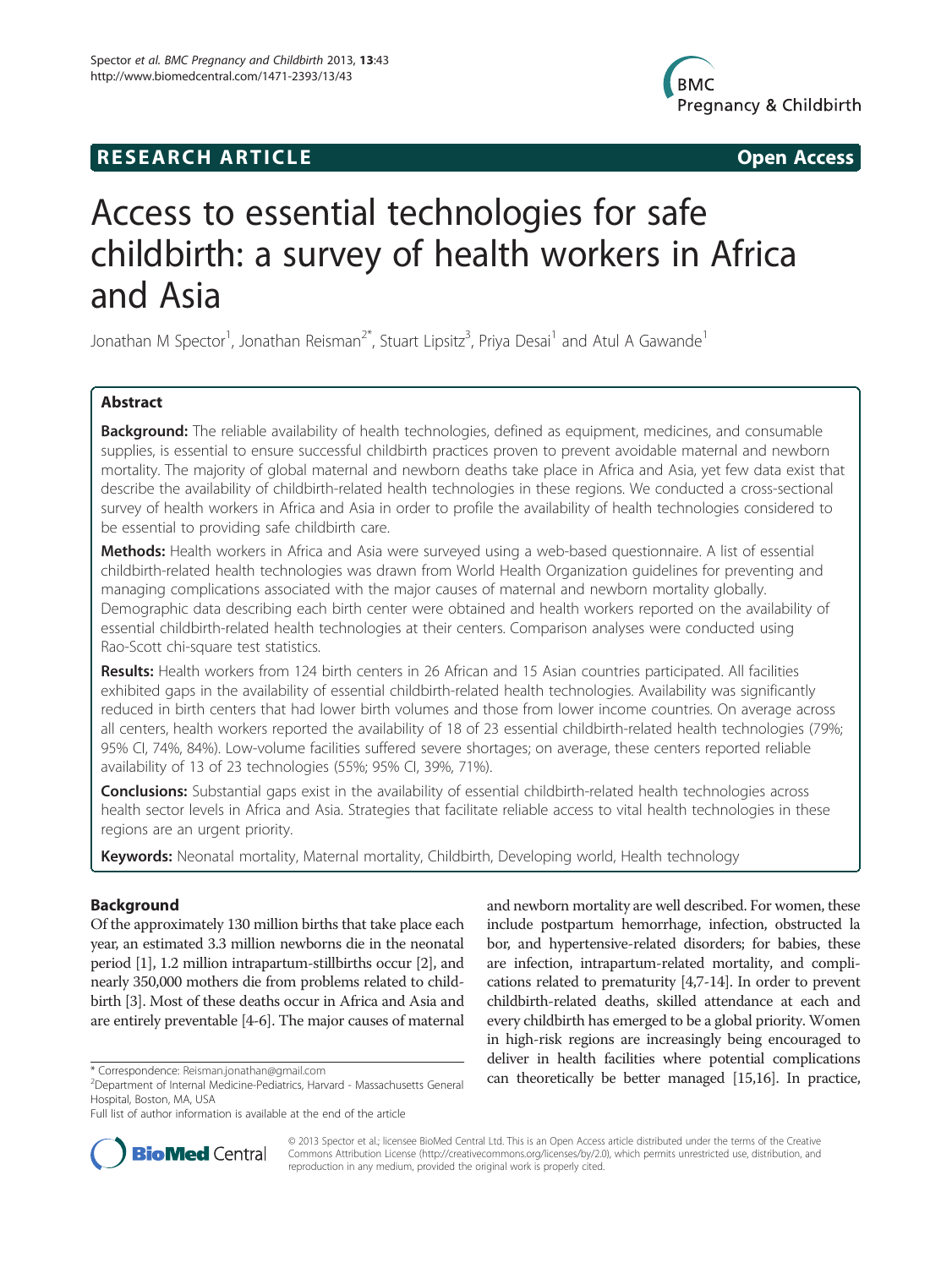however, poor quality care at health facilities is frequently observed [\[17](#page-7-0)].

Guidelines published by the World Health Organization (WHO) and others identify standard practices proven to promote the safety of mothers and newborns around the time of childbirth [[9-11,18](#page-7-0)]. Health technologies, defined as equipment, medicines, and consumable supplies, are crucial resources required by health workers to provide high quality care and successfully adhere to established childbirth guidelines [\[19\]](#page-7-0). Insufficient access to health technologies substantially impairs health workers' ability to deliver minimum standards of care and, as a result, technology scarcity is recognized to be a major underlying cause of maternal and newborn deaths [[20](#page-7-0)-[22](#page-7-0)]. For example, poor availability of health technologies in smaller centers may compel patient referrals to higher level facilities. This risks unnecessary delay in care since many of these patients could have been better managed if appropriate technologies were otherwise present [[23](#page-7-0)]. Most lifesaving health technologies are not complex and costly but rather are simple and relatively inexpensive [\[19\]](#page-7-0).

Few data exist that describe the general availability of childbirth-related health technologies in the parts of the world where rates of maternal and newborn mortality are greatest. The aim of this cross-sectional study was to develop an epidemiologic profile of the availability of "essential" childbirth-related technologies across a spectrum of health facilities in Africa and Asia. Essential health technologies are defined as those that are widely accepted to be required for provision of safe maternal and newborn care. Health workers in these regions were systematically surveyed to assess reliable access to essential childbirthrelated health technologies.

### Methods

The childbirth-related health technologies assessed in this study were drawn directly from published WHO guidelines for managing complications associated with the major causes of maternal and neonatal mortality. Midwives, nurses, pediatricians, obstetricians, and medical officers that are members of the following organizations were e-mailed a request for participation with a corresponding link to the web-based survey: Global Alliance for Nursing and Midwifery listserv (approximately 2,500 members), numerous African and Asian midwife societies (approximately 300 members), CHILD2015 international child healthcare information and learning discussion group (approximately 3,000 members), and the American Academy of Pediatrics Section on International Child Health listserv (approximately 900 members). These organizations were selected based on their strong associations with birth facilities in Africa and Asia.

Inclusion criteria were clinicians that (a) currently work or have recently worked in birth facilities in Africa

and Asia, and (b) had comprehensive knowledge of the childbirth-related health technologies available in the birth facilities in which they work or worked. Surveys were screened to ensure that only a single entry from each center was included in the analysis.

The web-based questionnaire was developed and designed using a secure, commercially available internet platform (SurveyMonkey; [www.surveymonkey.com\)](http://www.surveymonkey.com/). This anonymous cross-sectional survey took place over a 10 month period, from June 2009, to March 2010. The questionnaire was comprised of sections focused on (i) birth facility demographic information including country location, annual birth rate, and childbirth team composition; (ii) the availability of general supplies and medicines including soap and clean water for handwashing, instruments (i.e. cannulae, needles, and syringes), thermometer, antibiotics, and oxygen; (iii) the availability of supplies and medicines that support maternal care including blood pressure cuff, urine dipstick, partograph, intravenous fluids, oxytocin, magnesium sulfate, anti-hypertensive medication, antenatal corticosteroids, and blood transfusion capacity; (iv) the capacity for cesarean section delivery on-site, capacity for referral for cesarean section, and average time of transport for women requiring referral for cesarean section; and (v) the availability of supplies and medicines that support newborn care including a sterile instrument for cutting the umbilical cord, clean towels for drying and cleaning the baby after birth, suction device, bag-and-mask, warming unit or incubator, phototherapy unit, vitamin K, and topical ophthalmic antibiotics. In all, availability of 23 essential technologies was assessed.

Data were imported from the SurveyMonkey website and downloaded directly into Microsoft Excel (Microsoft Corp, Redmond, WA). Countries were stratified by gross national income (GNI) per capita, which is the World Bank's main criterion for classifying economies [\[24\]](#page-7-0). Characteristics of birth facilities were reported using percentages. Ninety-five percent confidence intervals were calculated for these percentages using generalized estimating equations, adjusting for clustering of birth facilities within countries [\[25\]](#page-7-0). Comparisons of characteristics across groups of birth facilities were performed using Rao-Scott chi-square tests [[26](#page-7-0)], again adjusting for clustering of birth facilities within countries. All analyses were performed using SAS statistical software (SAS Institute Inc 2010. SAS OnlineDoc, Version 9.2. Cary, NC. URL [http://www.sas.com](http://www.sas.com/)/).

The study was declared exempt by the Office of Human Research Administration at the Harvard School of Public Health.

### Results

Surveys from 124 birth centers located in 41 countries were received and included in the analysis, including 26 African and 15 Asian countries (63% and 37%, respectively). No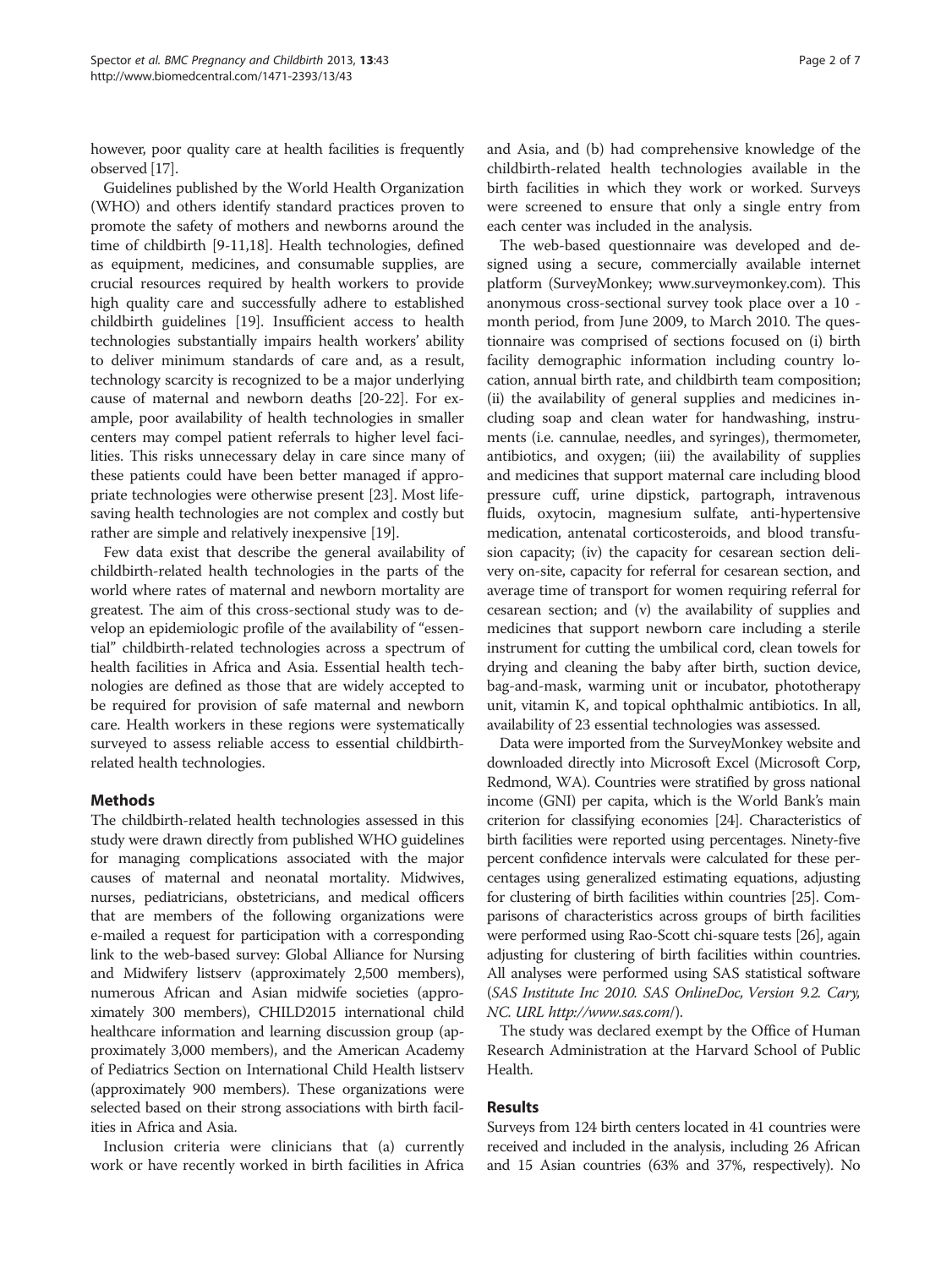## <span id="page-3-0"></span>Table 1 Geographic location of survey participants

| Income level                   | Country                  | % (n)       | 0-100 births               | 101-2000 births          | >2000 births             |
|--------------------------------|--------------------------|-------------|----------------------------|--------------------------|--------------------------|
| Low (<\$1,005)                 | Bangladesh               | 3.6(2)      | $\overline{a}$             | $\overline{2}$           | L                        |
|                                | Burkina Faso             | 1.8(1)      |                            | $\mathbf{1}$             |                          |
|                                | Central African Republic | 1.8(1)      | $\mathbf{1}$               | $\overline{\phantom{a}}$ | $\overline{\phantom{a}}$ |
|                                | Chad                     | 1.8(1)      | $\mathbf{1}$               | $\overline{\phantom{a}}$ | $\overline{\phantom{a}}$ |
|                                | Congo, Dem. Rep.         | 3.6(2)      | $\overline{2}$             | $\overline{\phantom{a}}$ | ä,                       |
|                                | Ethiopia                 | 1.8(1)      | $\overline{\phantom{a}}$   | $\overline{\phantom{a}}$ | $\mathbf{1}$             |
|                                | Gambia                   | 3.6(2)      | L,                         | L,                       | $\overline{2}$           |
|                                | Kenya                    | 10.7(6)     | $\frac{1}{2}$              | $\overline{4}$           | $\overline{2}$           |
|                                | Liberia                  | 3.6(2)      | $\overline{\phantom{a}}$   | $\overline{2}$           | L,                       |
|                                | Malawi                   | 8.9(5)      | L,                         | $\overline{2}$           | $\mathsf{3}$             |
|                                | Mozambique               | 1.8(1)      | $\overline{\phantom{a}}$   | $\mathbf{1}$             | $\overline{\phantom{a}}$ |
|                                | Nepal                    | 5.4(3)      | $\overline{2}$             | $\mathbf{1}$             | $\overline{a}$           |
|                                | Niger                    | 5.4(3)      | $\overline{\phantom{a}}$   | $\overline{2}$           | $\mathbf{1}$             |
|                                | Rwanda                   | 5.4(3)      | $\overline{\phantom{a}}$   | $\overline{2}$           | $\mathbf{1}$             |
|                                | Sierra Leone             | 5.4(3)      | $\mathbf{1}$               | $\overline{2}$           | L                        |
|                                | Tanzania                 | 10.7(6)     | $\mathbf{1}$               | $\mathbf{1}$             | $\overline{4}$           |
|                                | Uganda                   | $16.1(9)$ * | $\overline{\phantom{a}}$   | $\overline{2}$           | 6                        |
|                                | Zimbabwe                 | 8.9(5)      | $\overline{\phantom{a}}$   | $\overline{4}$           | $\mathbf{1}$             |
|                                | Subtotal                 | 100(56)     | $\boldsymbol{\mathcal{S}}$ | $26\,$                   | $21\,$                   |
| lower-middle (\$1,006-\$3,975) | Bhutan                   | $2.3(1*)$   | $\overline{a}$             | $\overline{\phantom{a}}$ | L,                       |
|                                | Egypt                    | 4.5(2)      | $\mathbf{1}$               | $\overline{\phantom{a}}$ | $\mathbf{1}$             |
|                                | Ghana                    | 13.6 (6)    | $\overline{2}$             | $\overline{2}$           | $\overline{2}$           |
|                                | India                    | 20.5 (9)    | $\overline{a}$             | 6                        | $\mathsf{3}$             |
|                                | Indonesia                | 2.3(1)      | $\overline{\phantom{a}}$   | $\mathbf{1}$             | $\overline{\phantom{a}}$ |
|                                | Laos (Lao PDR)           | 6.8(3)      | $\overline{\phantom{a}}$   | $\mathbf{1}$             | $\overline{2}$           |
|                                | Mongolia                 | 2.3(1)      | $\overline{\phantom{a}}$   | $\mathbf{1}$             | ÷,                       |
|                                | Nigeria                  | 9.0(4)      | $\overline{\phantom{a}}$   | $\mathbf{3}$             | $\mathbf{1}$             |
|                                | Pakistan                 | 4.5(2)      | $\overline{a}$             | $\overline{2}$           | L,                       |
|                                | Philippines              | 4.5(2)      | $\overline{\phantom{a}}$   | $\overline{\phantom{a}}$ | $\overline{2}$           |
|                                | Senegal                  | 6.8(3)      | $\overline{\phantom{a}}$   | 3                        | $\overline{a}$           |
|                                | Sudan                    | $9.0(4*)$   | $\overline{\phantom{a}}$   | $\overline{3}$           | $\overline{a}$           |
|                                | Swaziland                | 2.3(1)      | $\qquad \qquad -$          | $\mathbf{1}$             | ÷,                       |
|                                | Timor-Leste (East Timor) | 2.3(1)      | $\overline{\phantom{a}}$   | $\overline{\phantom{a}}$ | $\mathbf{1}$             |
|                                | Vietnam                  | 2.3(1)      | $\overline{\phantom{a}}$   | $\mathbf{1}$             | $\overline{\phantom{a}}$ |
|                                | Zambia                   | 6.8(3)      | L,                         | $\mathbf{1}$             | $\overline{2}$           |
|                                | Subtotal                 | 100(44)     | $\mathfrak{Z}$             | 25                       | 14                       |
| upper-middle (\$3,976-12,275)  | Botswana                 | $12.5(3*)$  | ÷,                         | $\mathbf{1}$             | $\mathbf{1}$             |
|                                | China                    | 25.0(6)     | $\sqrt{2}$                 | $\mathbf{1}$             | $\mathbf{3}$             |
|                                | Jordan                   | 4.2(1)      | $\overline{\phantom{a}}$   | $\overline{\phantom{a}}$ | $\mathbf{1}$             |
|                                | Malaysia                 | 12.5(3)     | $\overline{\phantom{a}}$   | $\mathbf{1}$             | $\sqrt{2}$               |
|                                | South Africa             | 37.5 (9)    | $\mathbf{1}$               | $\overline{4}$           | $\overline{4}$           |
|                                | Thailand                 | 4.2(1)      | $\overline{\phantom{a}}$   | $\overline{\phantom{a}}$ | $\mathbf{1}$             |
|                                | Namibia                  | 4.2(1)      | $\overline{\phantom{a}}$   | $\overline{\phantom{a}}$ | $\mathbf{1}$             |
|                                | Subtotal                 | 100(24)     | $\mathfrak{Z}$             | $\bar{z}$                | 13                       |
|                                | Total                    | 100(124)    | $14\,$                     | 58                       | $48\,$                   |

\*One survey response from each of the following countries did not disclose the number of annual births at that center: Uganda, Bhutan, Sudan, and Botswana. The list of countries is stratified by gross national income (GNI) per capita.

The number of births shown corresponds to annual birth volume per facility.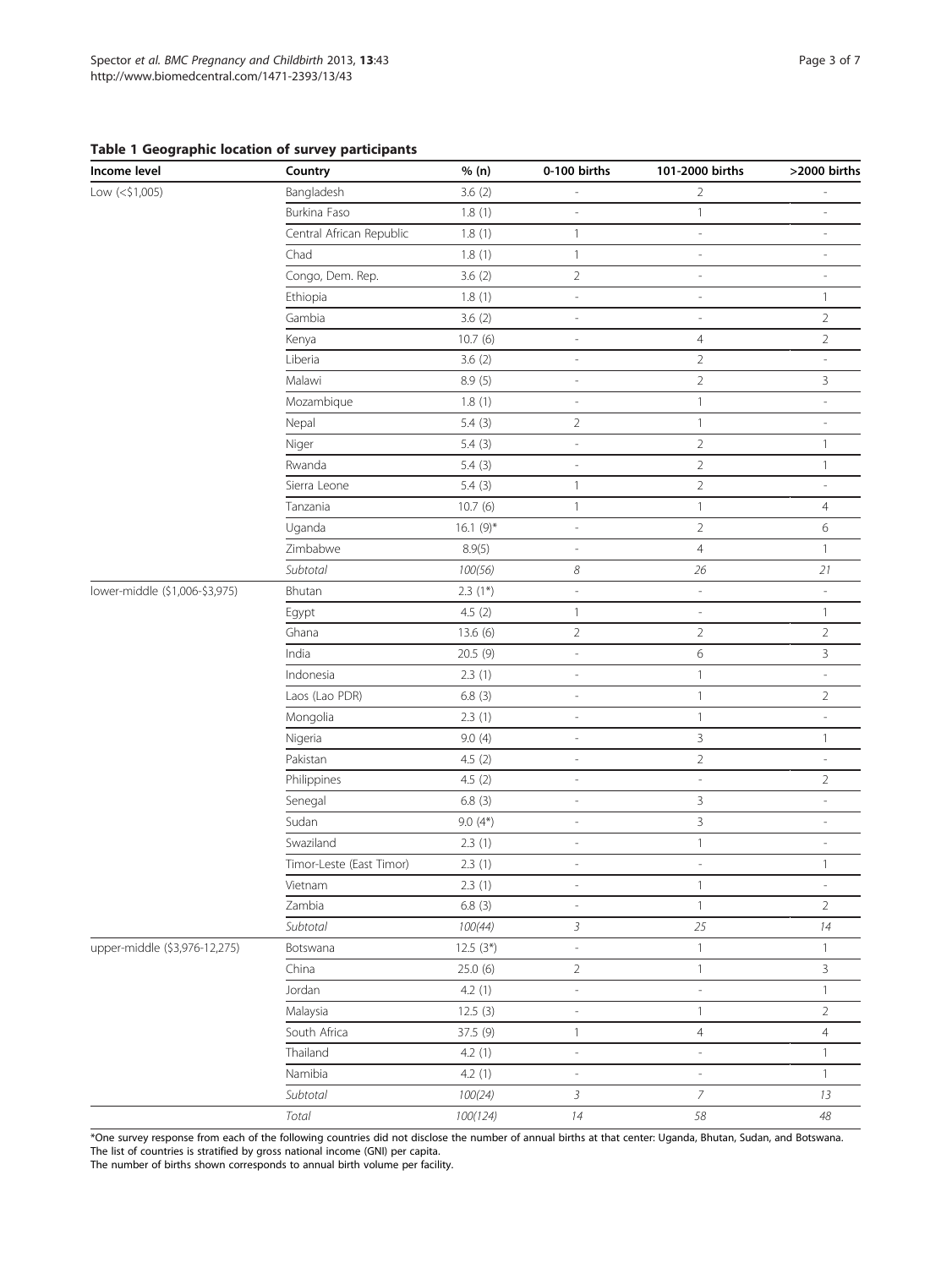

duplicate entries (i.e., multiple surveys from the same center) were received. The 41 countries represented three levels of national economy stratified by GNI per capita: 44% from low income economies, 39% from lower-middle income economies, and 17% from upper-middle income economies (Table [1](#page-3-0)). The centers, identified by respondents, were classified into three sizes based on annual birth volume: 12% of facilities were "low-volume," averaging 100 births or less annually; 48% of facilities were "moderate-volume" averaging between 101 and 2,000 births annually; and 41% of facilities were "high-volume," averaging greater than 2,000 births annually.

On average, health workers reported general availability of 18 out of 23 essential health technologies assessed (79%; 95% CI 74%–84%). Facilities from higher income countries were overall better equipped compared with facilities from lower income countries (Figures 1, 2, [3](#page-5-0); p = 0.005). Health centers in low GNI countries reported reliable access to an average of 17 technologies (74%; 95% CI 66%–82%), centers in lower-middle GNI countries reported reliable access to an average of 18 technologies (79%; 95% CI 71%–87%), and centers in upper-middle GNI countries reported access to an average of 21 technologies (90%; 95% CI 84%–97%).

The availability of essential technologies sorted by birth center volume is shown in Figures [4,](#page-5-0) [5](#page-6-0), [6](#page-6-0). Facilities with higher birth volumes had better access to most health technologies (p < 0.0001). On average, low-volume centers reported having reliable access to an average of only 13 of 23 technologies (55%; 95% CI 39%–71%), moderatevolume centers reported having reliable access to an average of 17 of 23 technologies (74%; 95% CI 68%–81%), and high-volume centers reported having reliable access to 21 out of 23 technologies (93%; 95% CI 88%–97%). Significant differences were found across centers of varying volume for the following technologies: instruments, oxygen, blood pressure cuff, urine dipstick, partograph, oxytocin, magnesium sulfate, anti-hypertensive medication, antenatal corticosteroids, blood transfusion capacity, warming unit or incubator, phototherapy unit, vitamin K, and

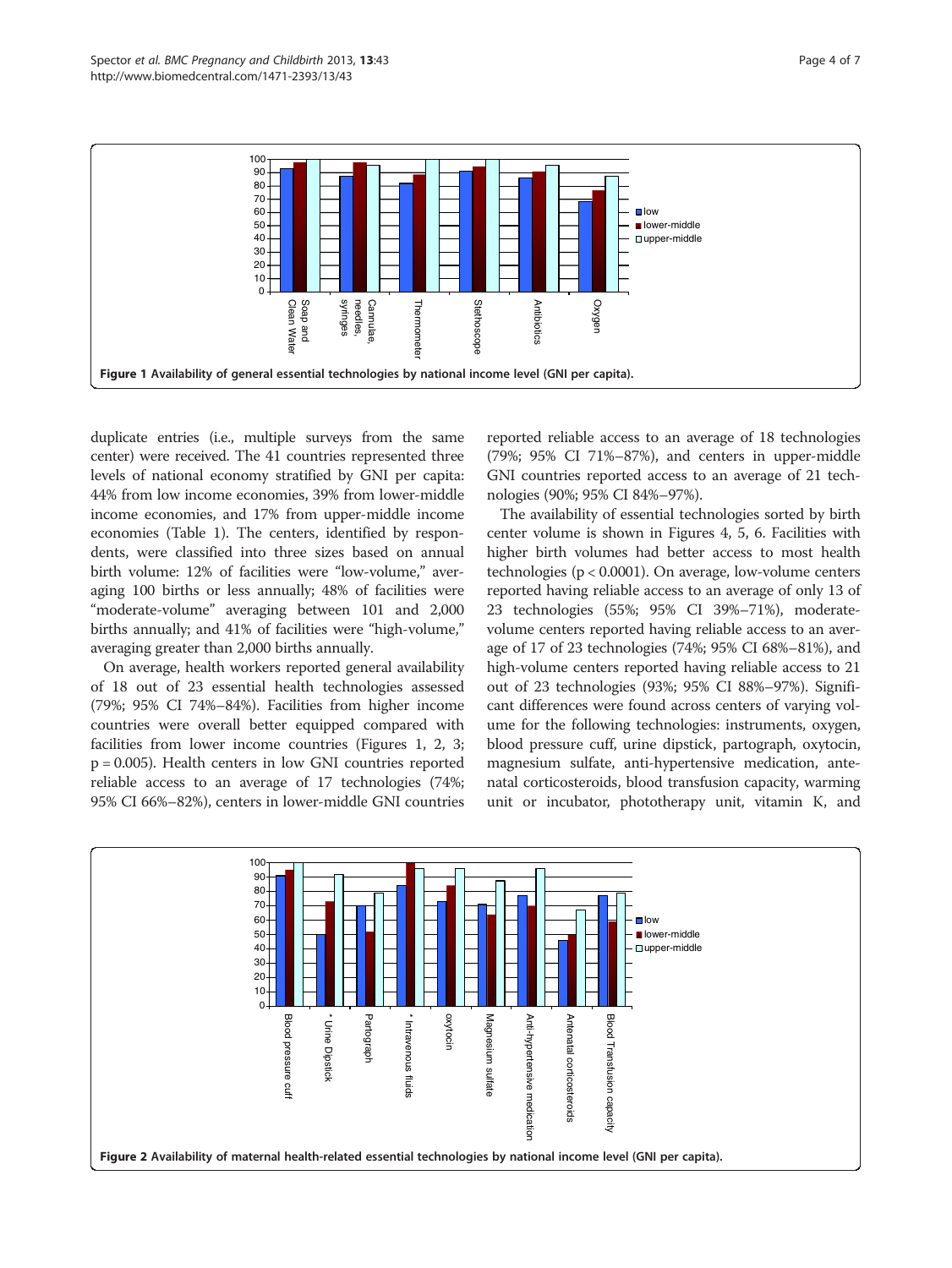<span id="page-5-0"></span>

topical ophthalmic antibiotics (all  $p < 0.05$ ). There was a trend towards better availability of suction device at high-volume centers as compared to low-volume centers  $(p = 0.07)$ .

The unavailability of essential childbirth-related health technologies was reported from virtually all centers. Among low-volume centers, more than 60% had poor access to a partograph, greater than 35% reported unavailability of antibiotics and oxytocin, and greater than 20% lacked thermometers and bag-and-masks. Among moderate-volume centers, 40% had unreliable access to a partograph and 35% lacked the capacity for blood transfusions. Even the highest volume centers had notable technology deficiencies; a blood pressure cuff was the only resource reliably available at 100% of the highvolume centers.

Across all facilities, midwives were reported to be the primary attendants at birth (overall present at 70% of births), followed by nurses (present at 36% of births), obstetricians (present at 32% of births), and pediatricians (present at 8.1% of births). Overall, cesarean section delivery was available at 73% of facilities. Centers with higher annual birth volumes were more likely to offer cesarean deliveries; 21% of low-volume centers, 66% of moderatevolume centers, and 96% of high-volume centers offered cesarean sections. All centers that did not offer cesarean deliveries on-site reported the capacity for maternal transport to a facility where cesarean section could be performed; however, maternal transport time was estimated at greater than two hours for 34% of facilities.

### **Discussion**

This cross-sectional survey and analyses of birth facilities in Africa and Asia demonstrated considerable gaps in the availability of essential equipment, medicines, and supplies necessary for the provision of safe childbirth care for mothers and newborns. Insufficient access to essential health technologies has been recognized as an underlying cause of poor quality of childbirth care and is linked with increased risks of adverse health outcomes [[22\]](#page-7-0). For instance, medications such as uterotonics and magnesium sulfate must always be reliably accessible in order to prevent complications due to bleeding and hypertensive disease, respectively. Similarly, partographs

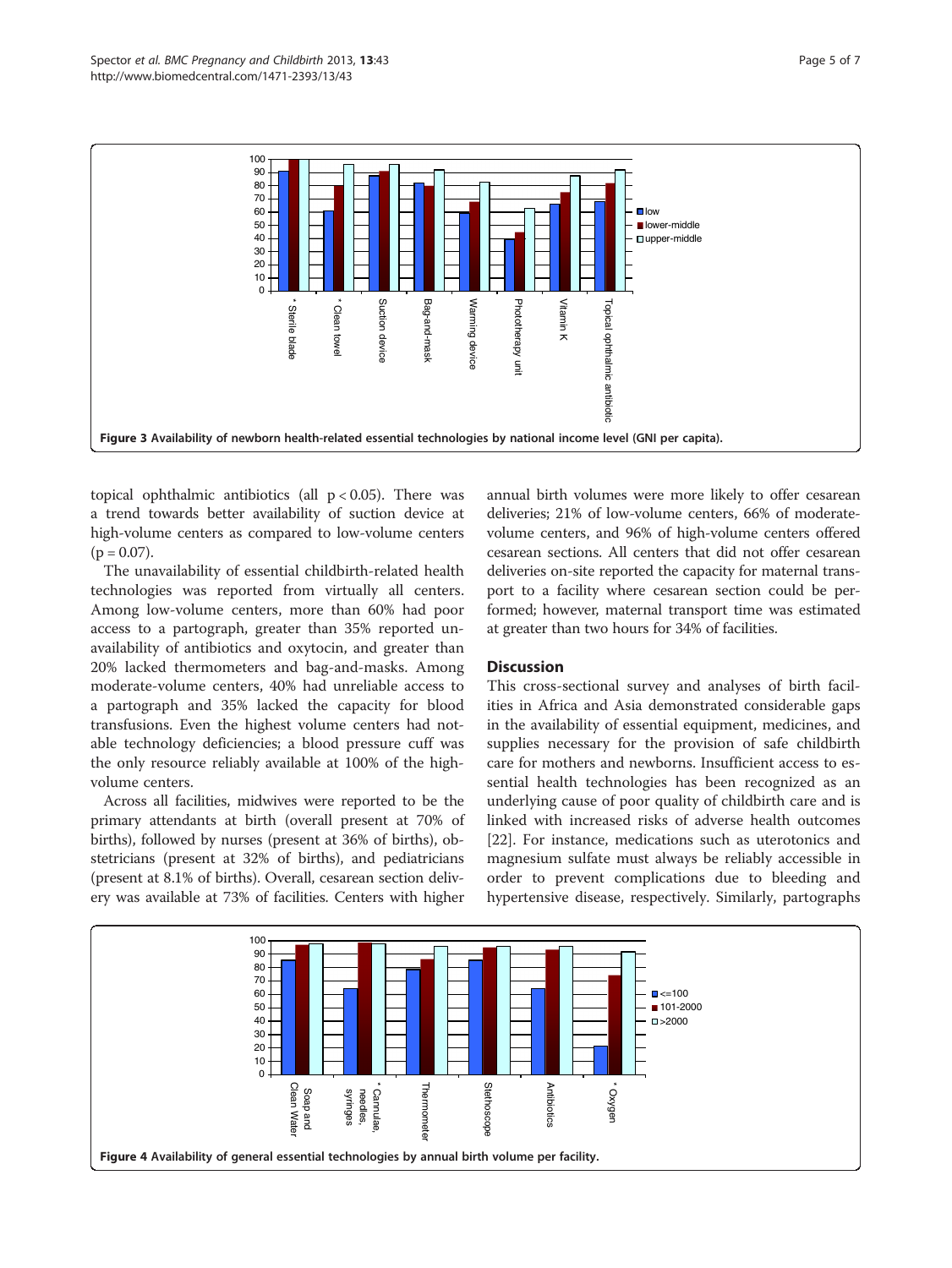<span id="page-6-0"></span>

or equivalent tools must be available to help diagnose prolonged and obstructed labor, and clean and functioning bag-and-mask devices must be immediately available in the event that newborn resuscitation is required. Approximately half of global deliveries take place in health care facilities and most maternal and newborn deaths are clustered around the time of delivery [\[4,27](#page-7-0)]. The results of this study support the premise that the accessibility of childbirth-related health technology plays a role in avoidable maternal and newborn harm.

Birth centers in lower income countries and those with lower birth volumes were overall less equipped. Birth centers in low volume centers were particularly resourcepoor: reliable technologies were available only 52% of the time. While centers with larger birth volumes were overall

better equipped, these birth facilities also fell short of universal access to essential equipment, medicines, and supplies.

This study provides a snapshot of general accessibility of essential childbirth-related health technologies in high priority countries. The limitations of the survey stem largely from the internet-based methodology that was utilized in order to assess a broad global population of maternal and newborn health workers. The survey instrument was distributed solely in English, which excluded non-English speakers from participating. Also, the response rate could not be calculated since, due to practical limitations imposed by the survey methodology, the number of clinicians invited to participate in the survey that met the relatively stringent inclusion criteria was not